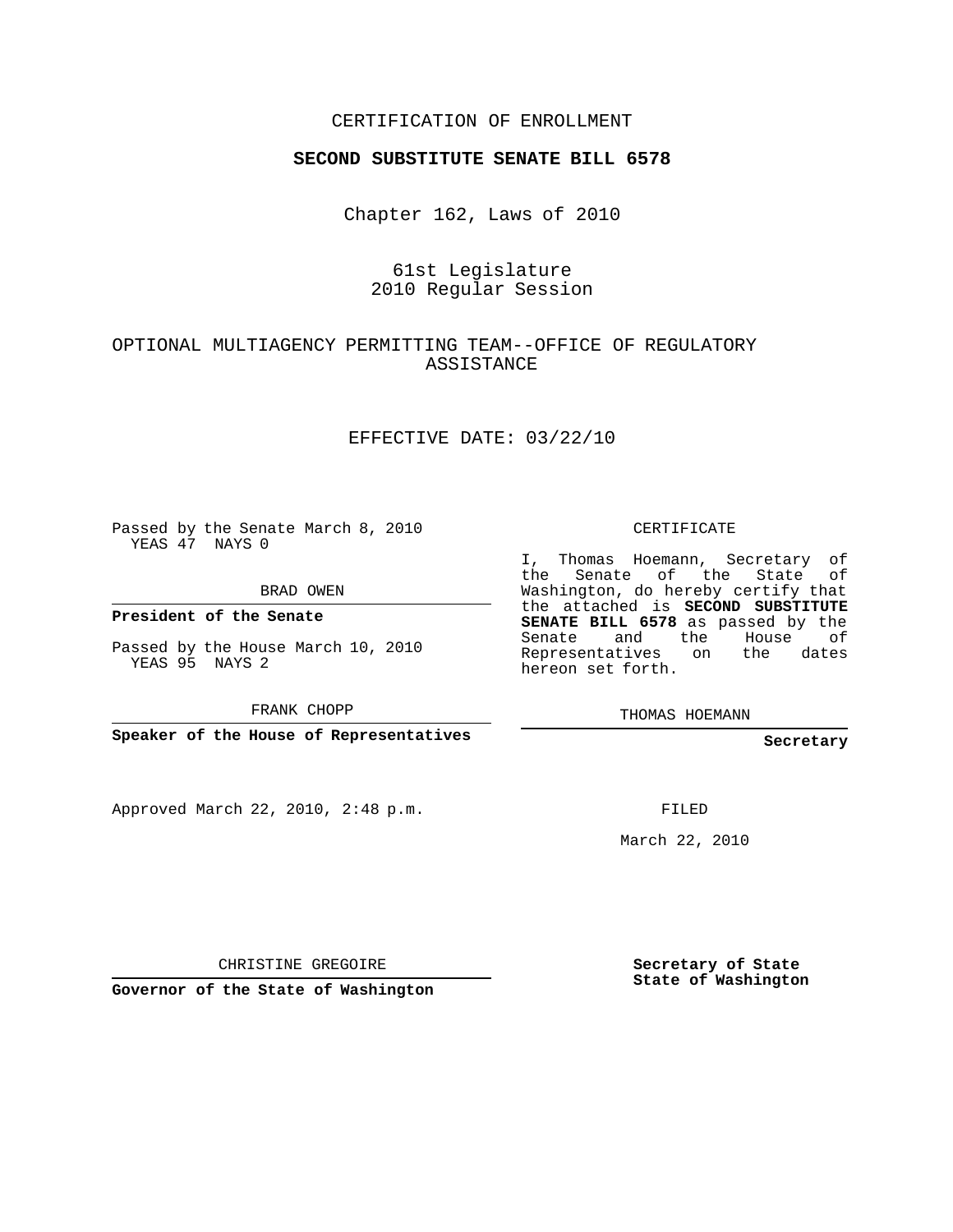# **SECOND SUBSTITUTE SENATE BILL 6578** \_\_\_\_\_\_\_\_\_\_\_\_\_\_\_\_\_\_\_\_\_\_\_\_\_\_\_\_\_\_\_\_\_\_\_\_\_\_\_\_\_\_\_\_\_

\_\_\_\_\_\_\_\_\_\_\_\_\_\_\_\_\_\_\_\_\_\_\_\_\_\_\_\_\_\_\_\_\_\_\_\_\_\_\_\_\_\_\_\_\_

Passed Legislature - 2010 Regular Session

**State of Washington 61st Legislature 2010 Regular Session**

**By** Senate Ways & Means (originally sponsored by Senators Swecker, Jacobsen, Kastama, Pflug, Becker, and Fraser)

READ FIRST TIME 03/08/10.

 AN ACT Relating to the creation of optional multiagency permitting teams; amending RCW 43.42.005 and 43.42.070; reenacting and amending RCW 43.84.092 and 43.131.402; adding new sections to chapter 43.42 RCW; and declaring an emergency.

BE IT ENACTED BY THE LEGISLATURE OF THE STATE OF WASHINGTON:

 **Sec. 1.** RCW 43.42.005 and 2009 c 97 s 1 are each amended to read as follows:

 (1) The legislature finds that: The health and safety of its citizens and environment are of vital interest to the state's long-term quality of life; Washington state is a national leader in protecting its environment; and Washington state has a vibrant and diverse economy that is dependent on the state maintaining high environmental standards. Further, the legislature finds that a complex and confusing network of environmental and land use laws and business regulations can create obstacles to sustainable growth.

 It is the intent of the legislature to promote accountability, timeliness, and predictability for citizens, business, and state, federal, and local permitting agencies, and to provide information and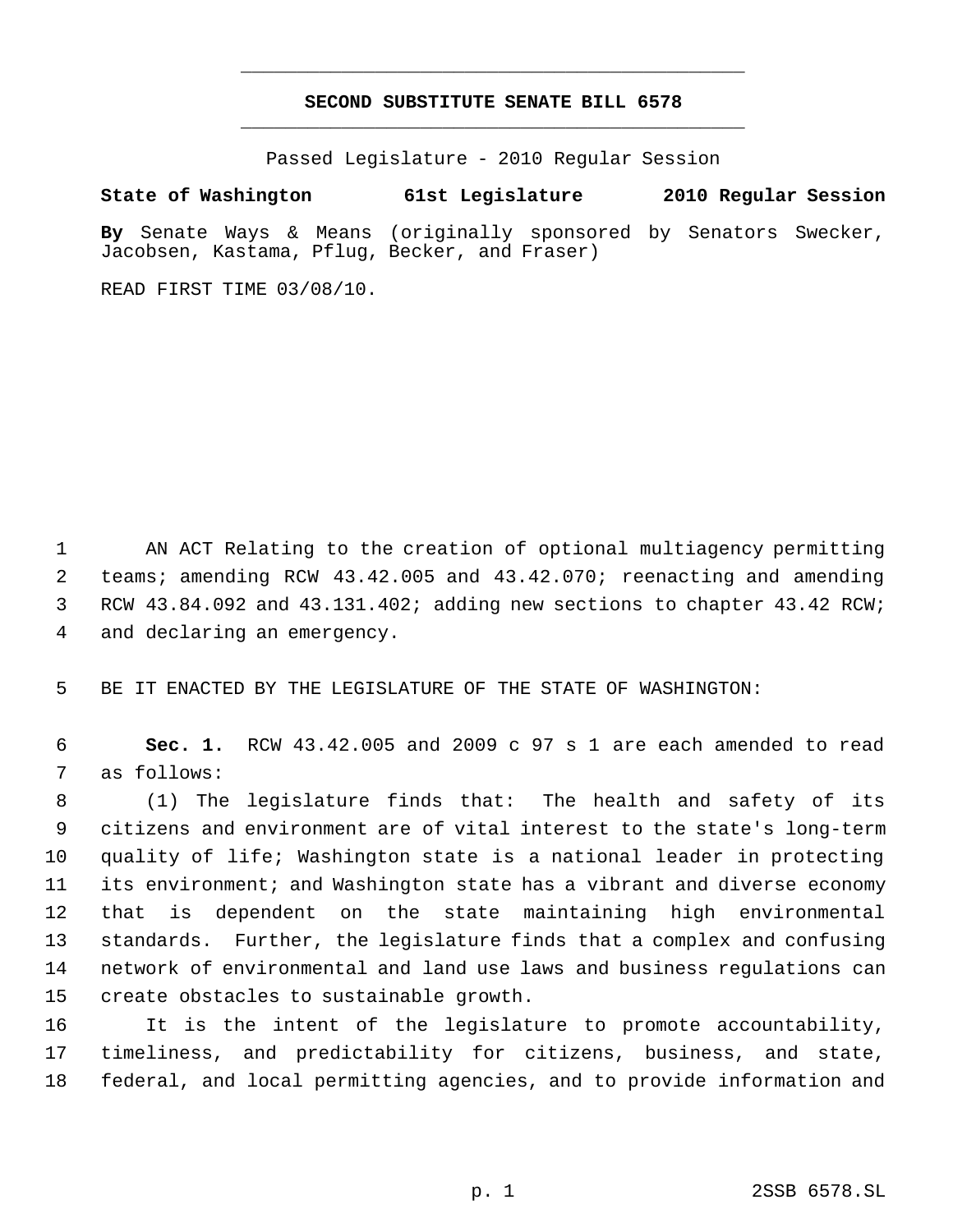assistance on the regulatory process through the creation of the office of regulatory assistance in the governor's office.

 (2) The office of regulatory assistance is created to work to continually improve the function of environmental and business regulatory processes by identifying conflicts and overlap in the state's rules, statutes, and operational practices; the office is to provide project proponents and business owners with active assistance for all permitting, licensing, and other regulatory procedures required for completion of specific projects; and the office is to ensure that citizens, businesses, and local governments have access to, and clear information regarding, regulatory processes for permitting and business regulation, including state rules, permit and license requirements, and agency rule-making processes.

 (3) The legislature declares that the purpose of this chapter is to 15 provide direction ((and)), practical resources, and a range of 16 innovative and optional service delivery options for improving the 17 regulatory process and for providing assistance through the regulatory process((es)) on individual projects in furtherance of the state's goals of governmental transparency and accountability.

 (4) The legislature intends that establishing an office of regulatory assistance will provide these services without abrogating or limiting the authority of any agency to make decisions on permits, licenses, regulatory requirements, or agency rule making. The legislature further intends that the office of regulatory assistance shall have authority to provide services but shall not have any authority to make decisions on permits.

 NEW SECTION. **Sec. 2.** A new section is added to chapter 43.42 RCW to read as follows:

 (1) The legislature finds that the state of Washington has implemented a number of successful measures to streamline, coordinate, and consolidate the multiparty, multijurisdictional permitting and regulatory decision-making process. The office of regulatory assistance was developed and implemented at a time when the state faced a crisis in its economic competitiveness. The multiagency permitting team for transportation was developed and implemented at a time when the state's transportation system faced a crisis in public confidence concerning transportation project delivery. The legislature further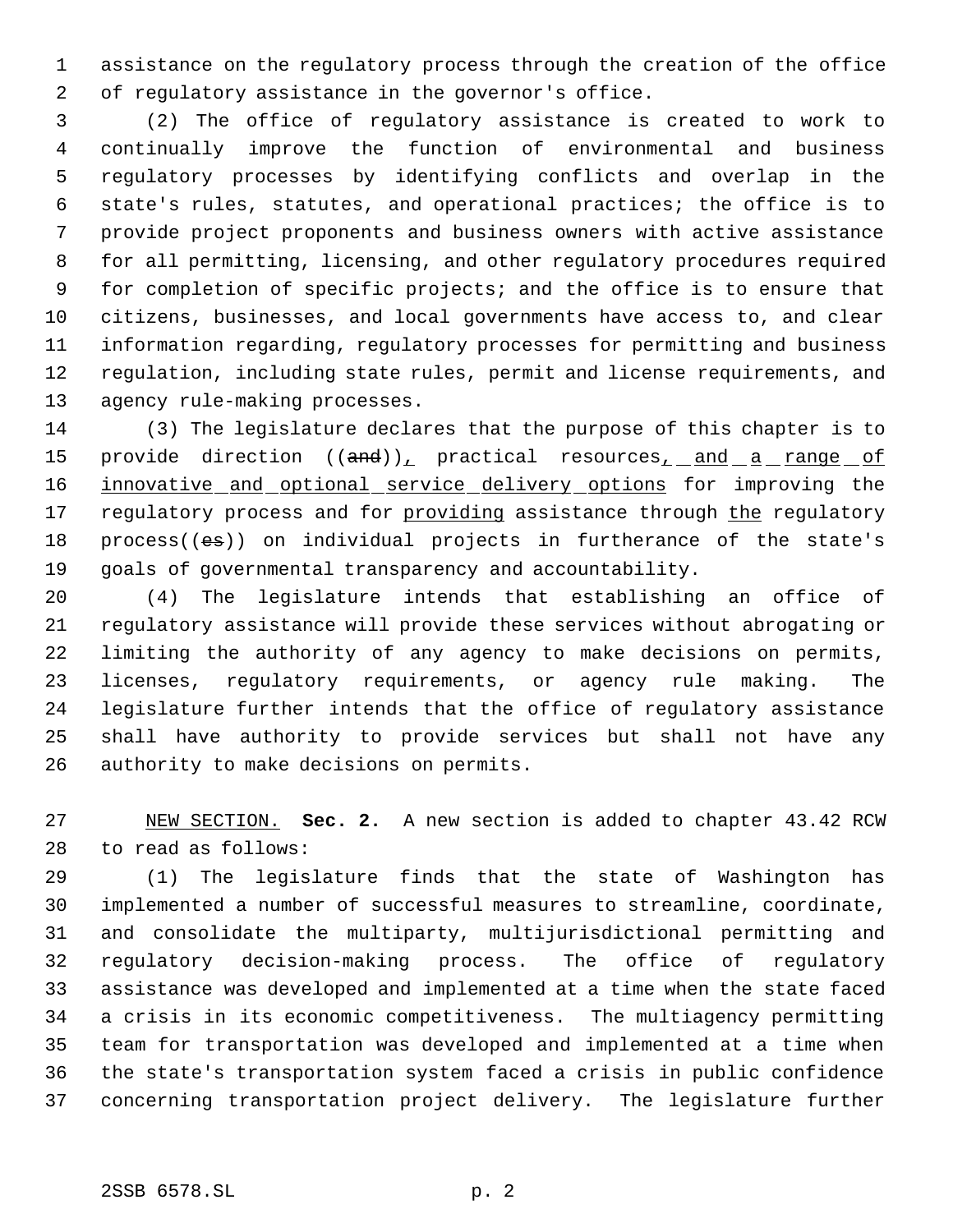finds that the state of Washington is now facing an economic and financial crisis that requires immediate action to spur economic development and the creation of jobs without sacrificing the quality of the state's environment.

(2) The legislature intends to:

 (a) Draw from and extend the benefits of proven permit streamlining solutions to future project proponents and aid the state's recovery by authorizing optional multiagency permitting teams modeled after the multiagency permitting team developed and implemented for state transportation projects. It is the purpose of this act to provide willing permit applicants and project proponents with permit coordination and integrated regulatory decision-making services on a cost-reimbursed basis; and

 (b) Phase-in a revenue-neutral permit streamlining approach to expedite permit and regulatory decision making while ensuring a high level of environmental protection.

 NEW SECTION. **Sec. 3.** A new section is added to chapter 43.42 RCW to read as follows:

 (1)(a) The office of regulatory assistance is authorized to develop and advertise the availability of optional multiagency permitting teams to provide coordinated permitting and integrated regulatory decision making starting in the Puget Sound basin.

 (b) New expenses associated with operating the optional multiagency permitting teams must be recovered by the office of regulatory assistance using existing state cost-reimbursement and interagency cost-sharing authorities as applicable. The cost-reimbursement process is subject to the requirements and limitations set forth in RCW 43.42.070. Initial administrative costs and other costs that may not be recoverable through cost-reimbursement or cost-sharing mechanisms may be covered by funds from the multiagency permitting team account created in section 5 of this act.

 (c) The director of the office of regulatory assistance must solicit donations and such other funds as the director deems appropriate from public and private sources for the purposes of covering the initial administrative costs and other costs associated with operation of optional multiagency permitting teams which are not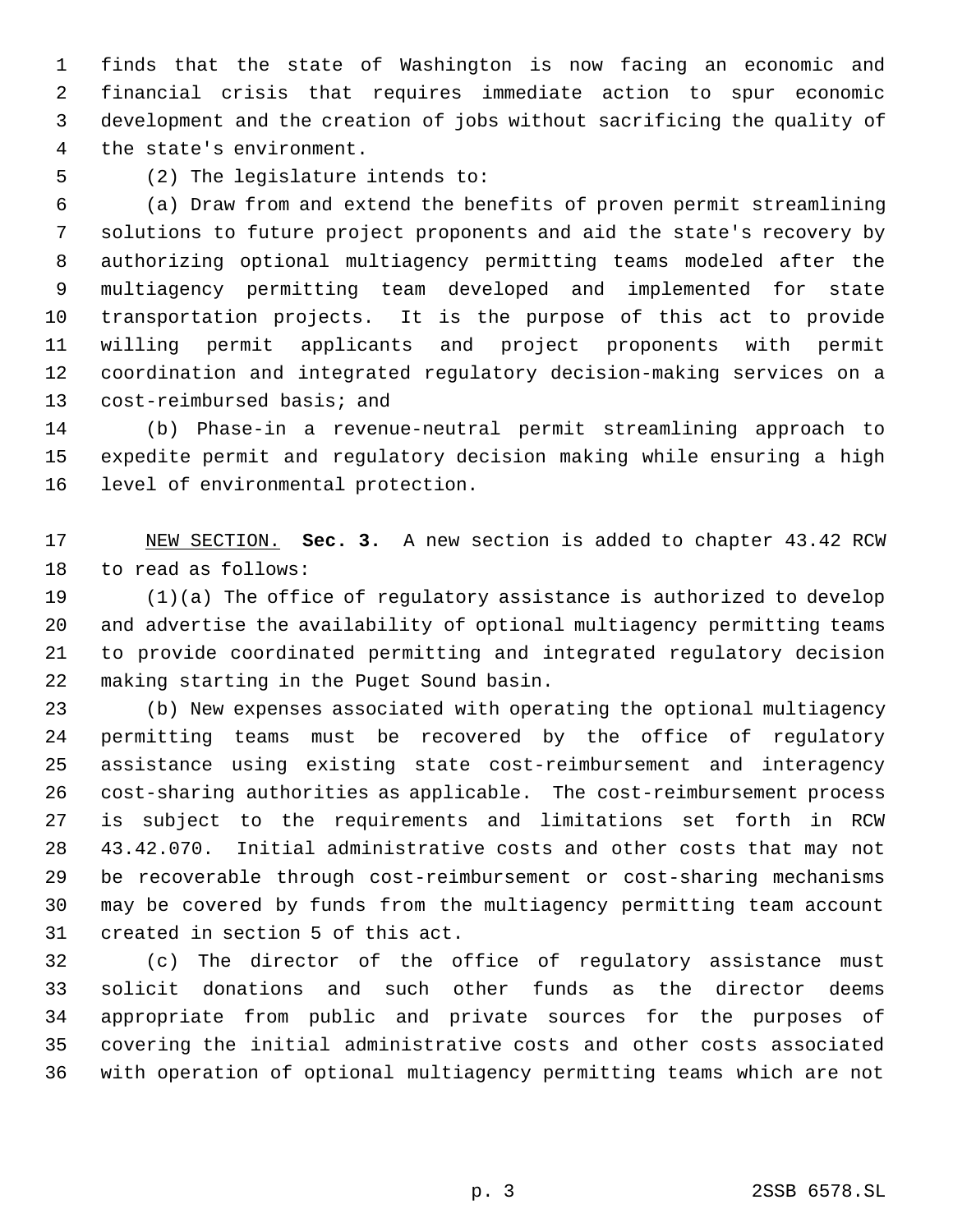recoverable through cost-reimbursement or cost-sharing mechanisms. All such solicited funds must be placed in the multiagency permitting team account created in section 5 of this act.

(2) Optional multiagency permitting teams must be:

 (a) Mobile, capable of traveling or working together as teams, initially throughout the Puget Sound basin;

(b) Located initially in central Puget Sound;

 (c) Staffed by appropriate senior-level permitting and regulatory decision-making personnel representing the Washington state departments of ecology, fish and wildlife, and natural resources and having expertise in regulatory issues relating to the project; and

 (d) Managed by the office of regulatory assistance through a team leader responsible for:

 (i) Managing or monitoring team activities to ensure the cost-reimbursement schedule and agreement is followed;

 (ii) Developing and maintaining partnerships and working relationships with local, state, tribal, and federal organizations not core to the optional multiagency permitting teams that can be called upon to join the team on a project-by-project basis;

 (iii) Developing, defining, and providing a set of coordinated permitting and integrated decision-making services consistent with those set forth in subsection (3) of this section;

 (iv) Developing and executing funding agreements with applicants, project proponents, regulatory agencies, and others as necessary to ensure the financial viability of the optional multiagency permitting teams;

 (v) Measuring and regularly reporting on team performance, results and outcomes achieved, including improved: Permitting predictability, interagency early project coordination, interagency accessibility, interagency relationships, project delivery, and environmental results, including the avoidance or prevention of environmental harm and the effectiveness of mitigation;

 (vi) Conducting outreach, marketing, and advertising of team services and team availability, focusing initially on projects such as large-scale public, private, and port development projects with complex aquatics, wetland, or other environmental impacts; environmental 37 cleanup, restoration, and enhancement projects; aquaculture projects; and energy, power generation, and utility projects;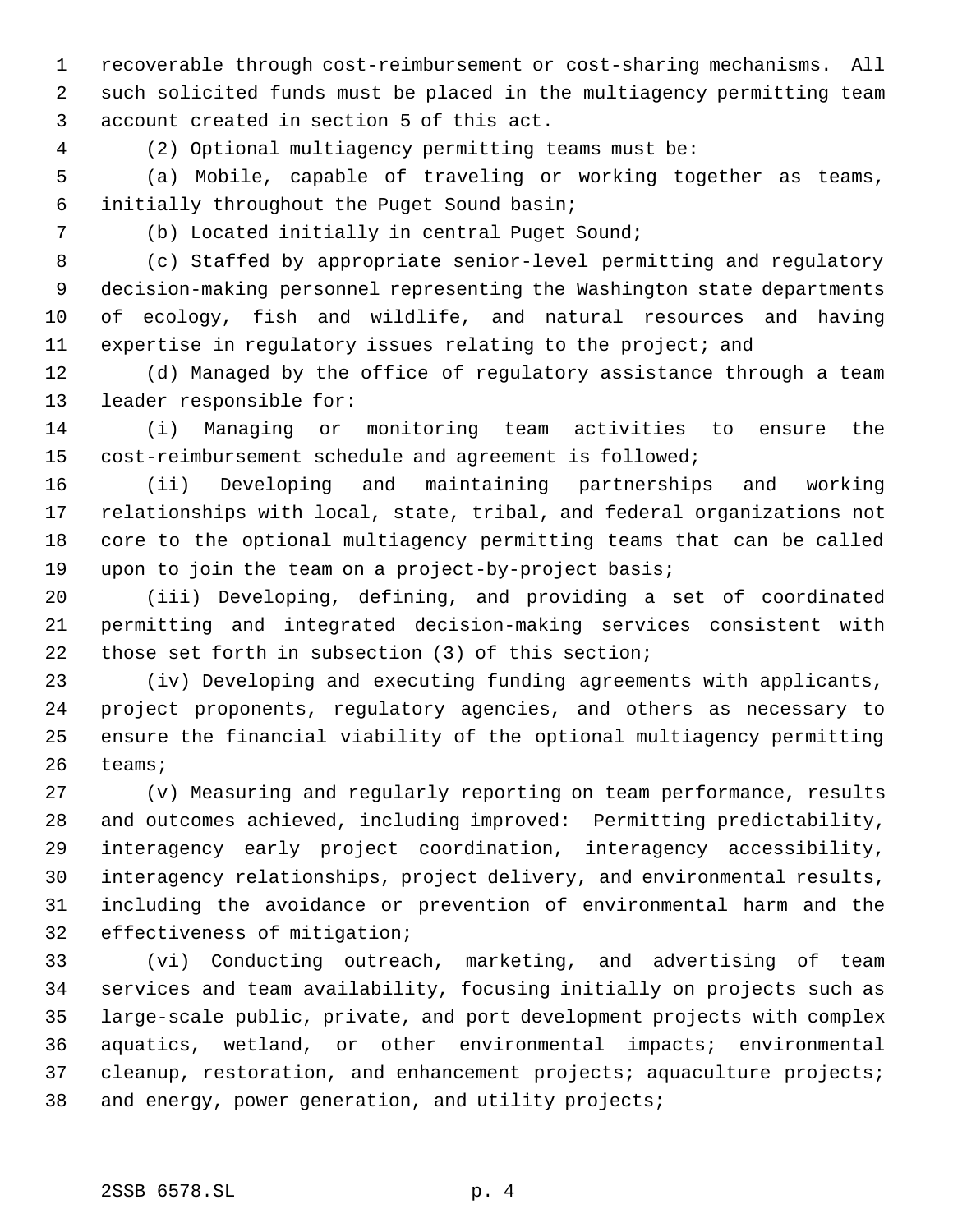(vii) Implementing issue and dispute resolution protocols;

 (viii) Incorporating and using virtual tools for online collaboration to support permitting and regulatory coordination and expedited decision making; and

 (ix) Extending and subsequently implementing the optional multiagency permitting team approach to other significant geographic regions of the state.

 (3) The optional multiagency permitting teams must at a minimum work with the office of regulatory assistance to provide the following core services:

 (a) Project scoping, as set forth in RCW 43.42.050 (1) through (4), to help applicants identify applicable permits and regulatory approvals;

 (b) A preapplication coordination service, which may be combined with project scoping, to help applicants understand applicable requirements and plan out with the assistance of the regulatory agencies an optimally sequenced permitting and regulatory decision-making strategy and approach for the overall project;

 (c) Fully coordinated project review as set forth in RCW 43.42.060 to set schedules and agreed-upon time frames for the applicant and regulatory decision makers consistent with statutory requirements and with regard to available agency resources and to track, monitor, and 23 report progress made in meeting those schedules and time frames;

 (d) Mitigation coordination to help applicants and regulatory agencies collaborate on and implement mitigation obligations within a watershed context so superior environmental results can be achieved when impacts cannot be avoided or further minimized.

 (4) Local and federal permitting and regulatory personnel should be incorporated into the optional multiagency permitting teams whenever possible and at least on a project-by-project basis. Moneys recouped through state cost-reimbursement and interagency cost-sharing authorities, or as otherwise solicited for deposit into the multiagency permitting team account created in section 5 of this act, may also be used to cover local and federal participation.

 (5) The optional multiagency permitting teams will provide services for complex projects requiring multiple permits and regulatory approvals and having multiple points of regulatory jurisdiction. The optional multiagency permitting teams are not intended to support state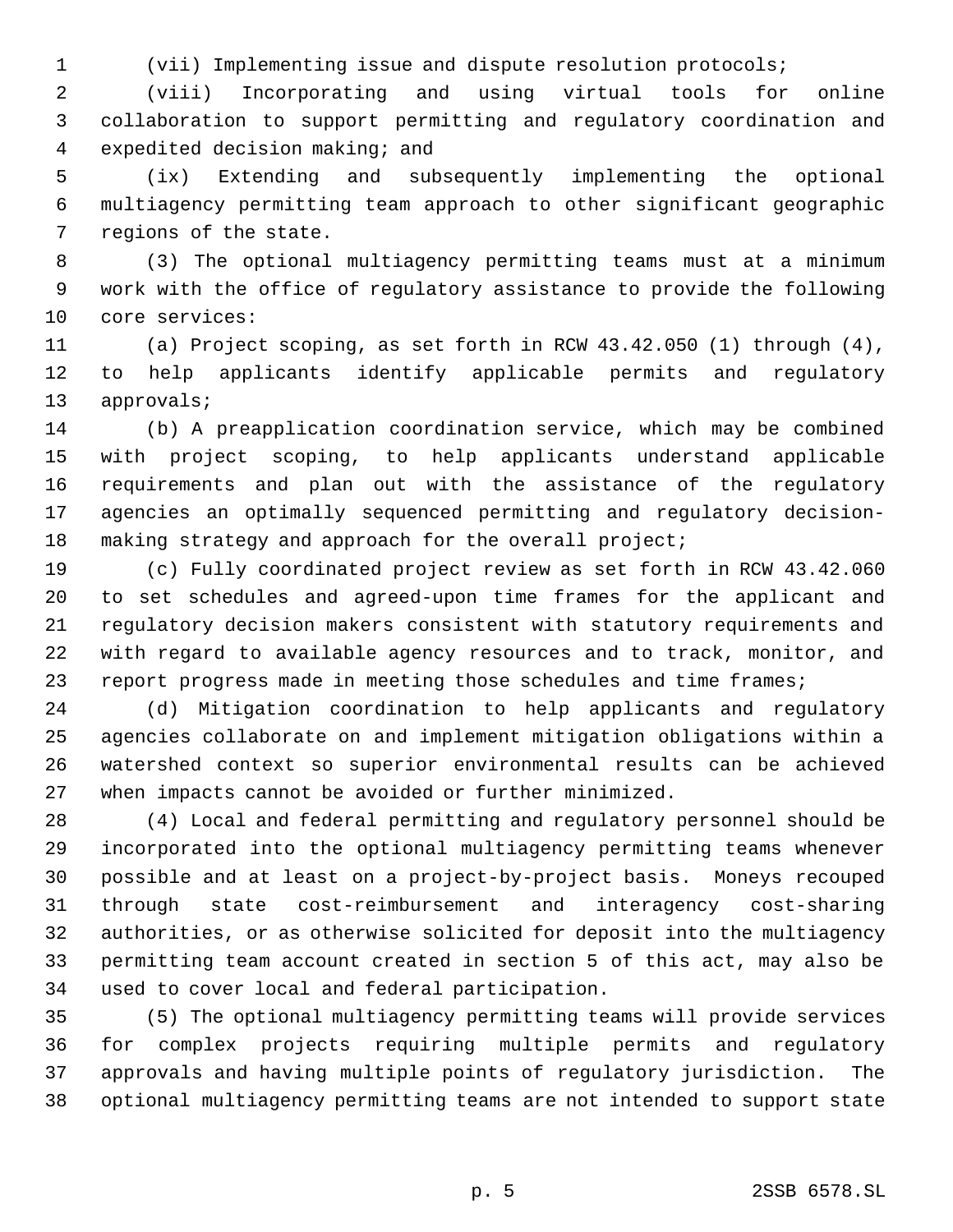transportation projects capable of being serviced by multiagency permitting teams specifically established for state transportation projects. Use of the optional multiagency permitting teams for a fully coordinated permit process must be allowed unless the office of regulatory assistance notifies a project proponent in writing of other means of effective and efficient project review that are available and are recommended.

 **Sec. 4.** RCW 43.42.070 and 2009 c 97 s 7 are each amended to read as follows:

 (1) The office may enter into cost-reimbursement agreements with a project proponent to recover from the project proponent the reasonable costs incurred by the office in carrying out the provisions of RCW 43.42.050, 43.42.060, and sections 2 and 3 of this act. The agreement 14 ((shall)) must include the permit agencies that are participating in the cost-reimbursement project and carrying out permit processing tasks referenced in the agreement.

17 (2) The office ((shall)) must maintain policies or guidelines for coordinating cost-reimbursement agreements with participating agencies, project proponents, and outside independent consultants. Policies or guidelines must ensure that, in developing cost-reimbursement agreements, conflicts of interest are eliminated. Contracts with independent consultants hired by the office under this section must be based on competitive bids that are awarded for each agreement from a prequalified consultant roster.

25 (3) For fully coordinated permit processes, the office ((shall)) must coordinate the negotiation of all cost-reimbursement agreements executed under RCW 43.21A.690, 43.30.490, 43.70.630, 43.300.080, and 70.94.085. The office, project proponent, and the permit agencies 29 ((shall)) must be signatories to the agreement or agreements. Each 30 permit agency ((shall)) must manage performance of its portion of the agreement. Independent consultants hired under a cost-reimbursement agreement shall report directly to the hiring office or permit agency. Any cost-reimbursement agreement must require that final decisions are made by the permit agency and not by a hired consultant.

 (4) For a fully coordinated project using cost reimbursement, the 36 office and participating permit agencies ((shall)) must include a cost-reimbursement work plan, including deliverables and schedules for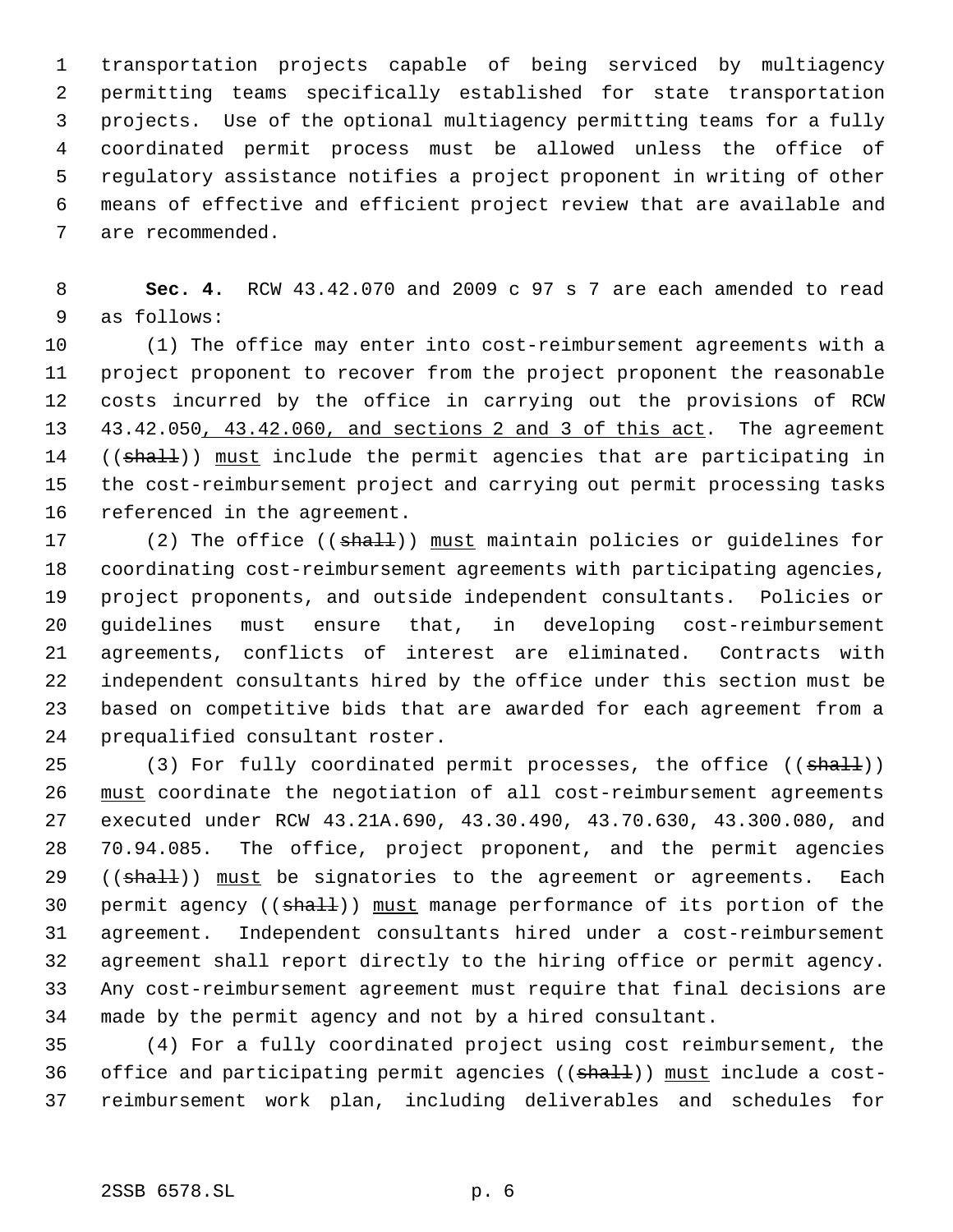invoicing and reimbursement in the fully coordinated project work plan 2 described in RCW 43.42.060. Upon request, the office ((shall)) must verify that the agencies have met the obligations contained in the cost-reimbursement work plan and agreement. The cost-reimbursement 5 agreement ((shall)) must identify the tasks of each agency and the maximum costs for work conducted under the agreement. The agreement must include a schedule that states:

 (a) The estimated number of weeks for initial review of the permit 9 application for comparable projects;

(b) The anticipated number of revision cycles;

 (c) The estimated number of weeks for review of subsequent revision submittals;

(d) The estimated number of billable hours of employee time;

(e) The rate per hour; and

(f) A process for revision of the agreement if necessary.

 (5) If a permit agency or the project proponent foresees, at any time, that it will be unable to meet its obligations under the cost- reimbursement agreement and fully coordinated project work plan, it 19 ((shall)) must notify the office and state the reasons, along with proposals for resolving the problems and potentially amending the 21 timelines. The office ((shall)) must notify the participating permit agencies and the project proponent and, upon agreement of all parties, adjust the schedule, or, if necessary, coordinate revision of the cost-reimbursement agreement and fully coordinated project work plan.

 NEW SECTION. **Sec. 5.** A new section is added to chapter 43.42 RCW to read as follows:

 The multiagency permitting team account is created in the state treasury. All receipts from solicitations authorized in section 3 of this act must be deposited into the account. Moneys in the account may be spent only after appropriation. Expenditures from the account may be used only for covering the initial administrative costs of multiagency permitting teams and such other costs associated with the teams as may arise that are not recoverable through cost-reimbursement or cost-sharing mechanisms.

 **Sec. 6.** RCW 43.84.092 and 2009 c 479 s 31, 2009 c 472 s 5, and 2009 c 451 s 8 are each reenacted and amended to read as follows: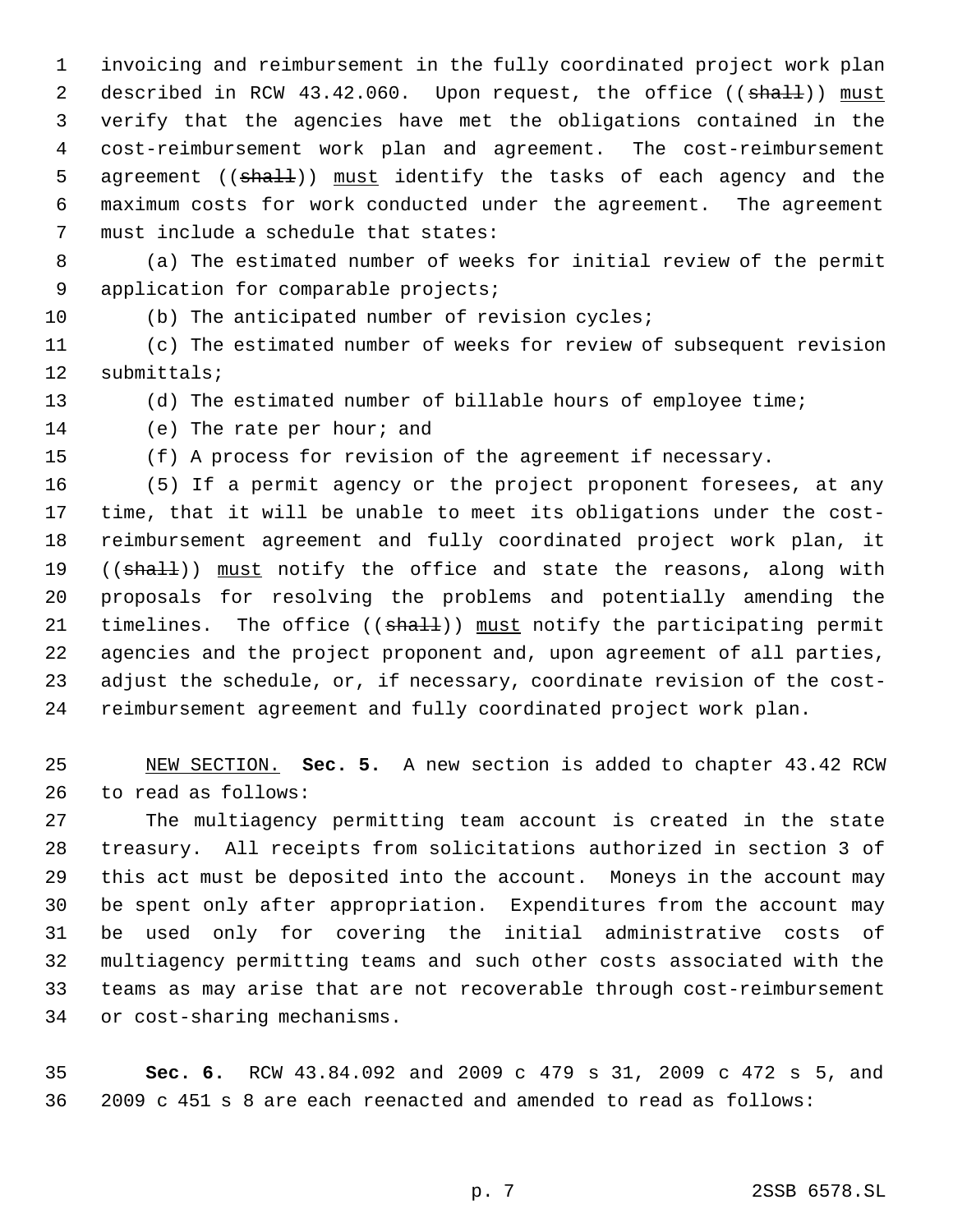(1) All earnings of investments of surplus balances in the state treasury shall be deposited to the treasury income account, which account is hereby established in the state treasury.

 (2) The treasury income account shall be utilized to pay or receive funds associated with federal programs as required by the federal cash management improvement act of 1990. The treasury income account is subject in all respects to chapter 43.88 RCW, but no appropriation is required for refunds or allocations of interest earnings required by the cash management improvement act. Refunds of interest to the federal treasury required under the cash management improvement act fall under RCW 43.88.180 and shall not require appropriation. The office of financial management shall determine the amounts due to or from the federal government pursuant to the cash management improvement act. The office of financial management may direct transfers of funds between accounts as deemed necessary to implement the provisions of the cash management improvement act, and this subsection. Refunds or allocations shall occur prior to the distributions of earnings set forth in subsection (4) of this section.

 (3) Except for the provisions of RCW 43.84.160, the treasury income account may be utilized for the payment of purchased banking services on behalf of treasury funds including, but not limited to, depository, safekeeping, and disbursement functions for the state treasury and affected state agencies. The treasury income account is subject in all respects to chapter 43.88 RCW, but no appropriation is required for payments to financial institutions. Payments shall occur prior to distribution of earnings set forth in subsection (4) of this section.

 (4) Monthly, the state treasurer shall distribute the earnings credited to the treasury income account. The state treasurer shall credit the general fund with all the earnings credited to the treasury income account except:

 The following accounts and funds shall receive their proportionate share of earnings based upon each account's and fund's average daily balance for the period: The aeronautics account, the aircraft search and rescue account, the budget stabilization account, the capitol building construction account, the Cedar River channel construction and operation account, the Central Washington University capital projects account, the charitable, educational, penal and reformatory institutions account, the cleanup settlement account, the Columbia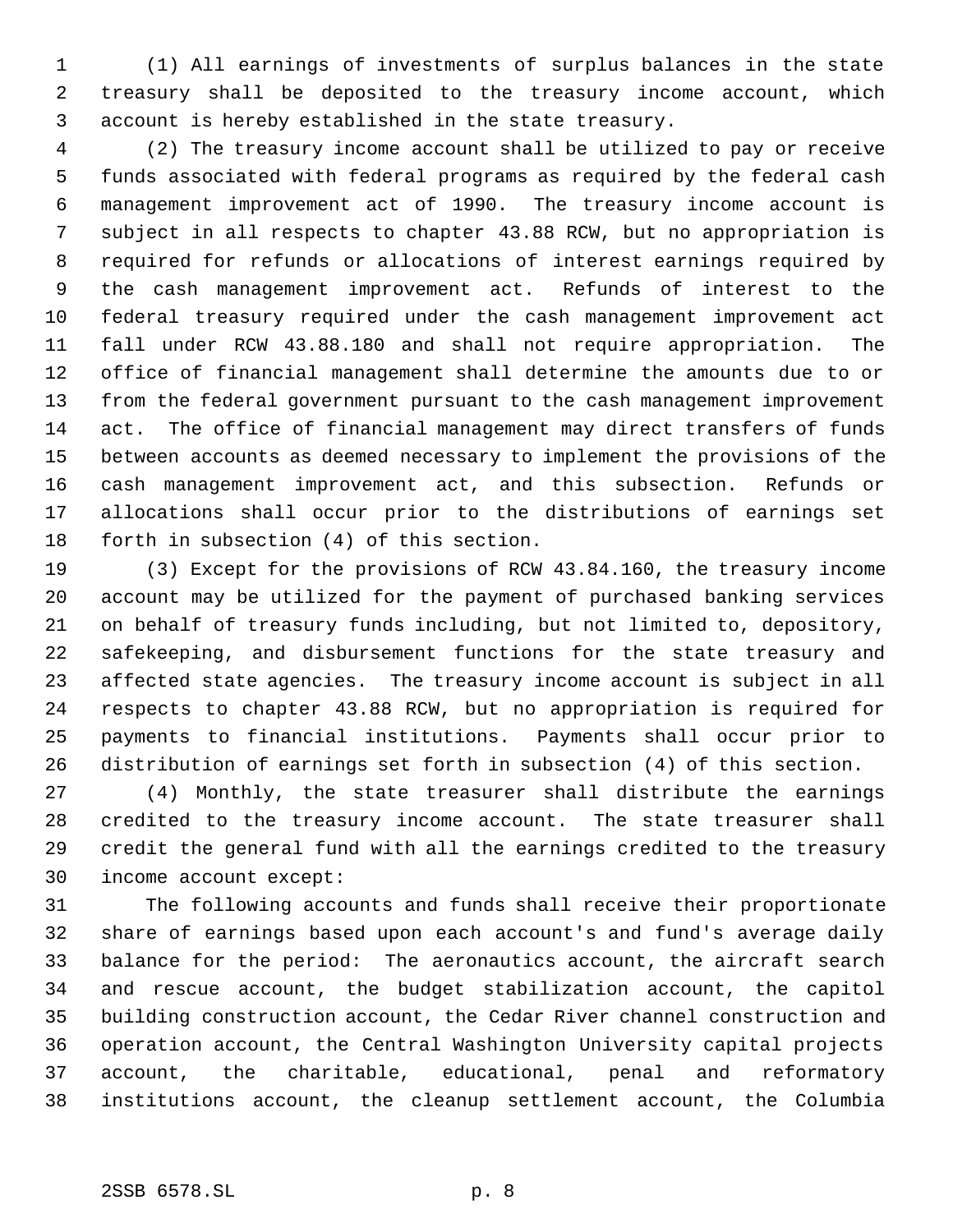river basin water supply development account, the common school construction fund, the county arterial preservation account, the county criminal justice assistance account, the county sales and use tax equalization account, the data processing building construction account, the deferred compensation administrative account, the deferred compensation principal account, the department of licensing services account, the department of retirement systems expense account, the developmental disabilities community trust account, the drinking water assistance account, the drinking water assistance administrative account, the drinking water assistance repayment account, the Eastern Washington University capital projects account, the education construction fund, the education legacy trust account, the election account, the energy freedom account, the energy recovery act account, the essential rail assistance account, The Evergreen State College capital projects account, the federal forest revolving account, the ferry bond retirement fund, the freight congestion relief account, the freight mobility investment account, the freight mobility multimodal account, the grade crossing protective fund, the public health services account, the health system capacity account, the personal health services account, the high capacity transportation account, the state higher education construction account, the higher education construction account, the highway bond retirement fund, the highway infrastructure account, the highway safety account, the high occupancy toll lanes operations account, the industrial insurance premium refund account, the judges' retirement account, the judicial retirement administrative account, the judicial retirement principal account, the local leasehold excise tax account, the local real estate excise tax account, the local sales and use tax account, the medical aid account, the mobile home park relocation fund, the motor vehicle fund, the motorcycle safety education account, the multiagency permitting team 31 account, the multimodal transportation account, the municipal criminal justice assistance account, the municipal sales and use tax equalization account, the natural resources deposit account, the oyster reserve land account, the pension funding stabilization account, the perpetual surveillance and maintenance account, the public employees' retirement system plan 1 account, the public employees' retirement system combined plan 2 and plan 3 account, the public facilities construction loan revolving account beginning July 1, 2004, the public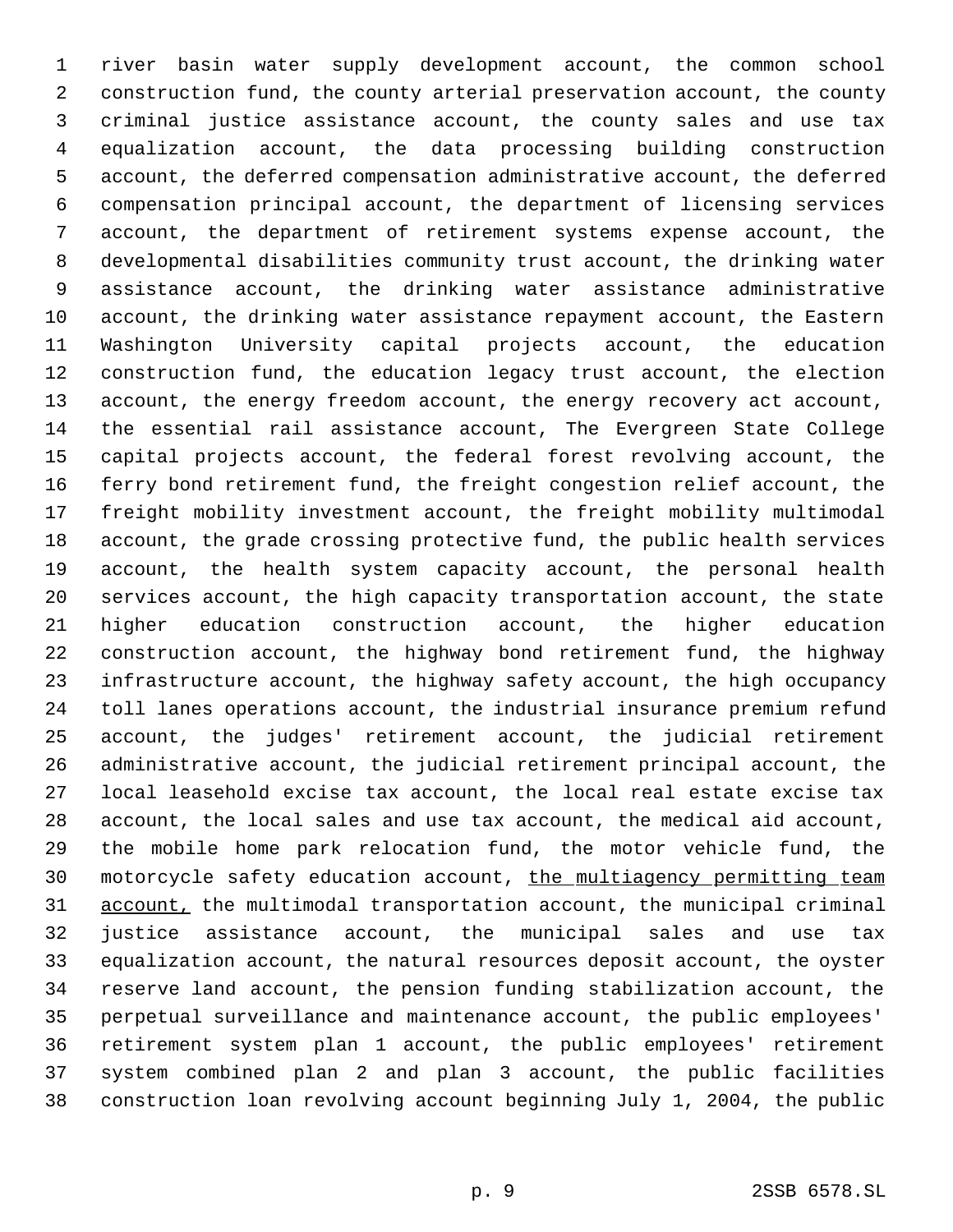health supplemental account, the public transportation systems account, the public works assistance account, the Puget Sound capital construction account, the Puget Sound ferry operations account, the Puyallup tribal settlement account, the real estate appraiser commission account, the recreational vehicle account, the regional mobility grant program account, the resource management cost account, the rural arterial trust account, the rural Washington loan fund, the site closure account, the small city pavement and sidewalk account, the special category C account, the special wildlife account, the state employees' insurance account, the state employees' insurance reserve account, the state investment board expense account, the state investment board commingled trust fund accounts, the state patrol highway account, the state route number 520 corridor account, the supplemental pension account, the Tacoma Narrows toll bridge account, the teachers' retirement system plan 1 account, the teachers' retirement system combined plan 2 and plan 3 account, the tobacco prevention and control account, the tobacco settlement account, the transportation 2003 account (nickel account), the transportation equipment fund, the transportation fund, the transportation improvement account, the transportation improvement board bond retirement account, the transportation infrastructure account, the transportation partnership account, the traumatic brain injury account, the tuition recovery trust fund, the University of Washington bond retirement fund, the University of Washington building account, the urban arterial trust account, the volunteer firefighters' and reserve officers' relief and pension principal fund, the volunteer firefighters' and reserve officers' administrative fund, the Washington fruit express account, the Washington judicial retirement system account, the Washington law enforcement officers' and firefighters' system plan 1 retirement account, the Washington law enforcement officers' and firefighters' system plan 2 retirement account, the Washington public safety employees' plan 2 retirement account, the Washington school employees' retirement system combined plan 2 and 3 account, the Washington state health insurance pool account, the Washington state patrol retirement account, the Washington State University building account, the Washington State University bond retirement fund, the water pollution control revolving fund, and the Western Washington University capital projects account. Earnings derived from investing balances of the